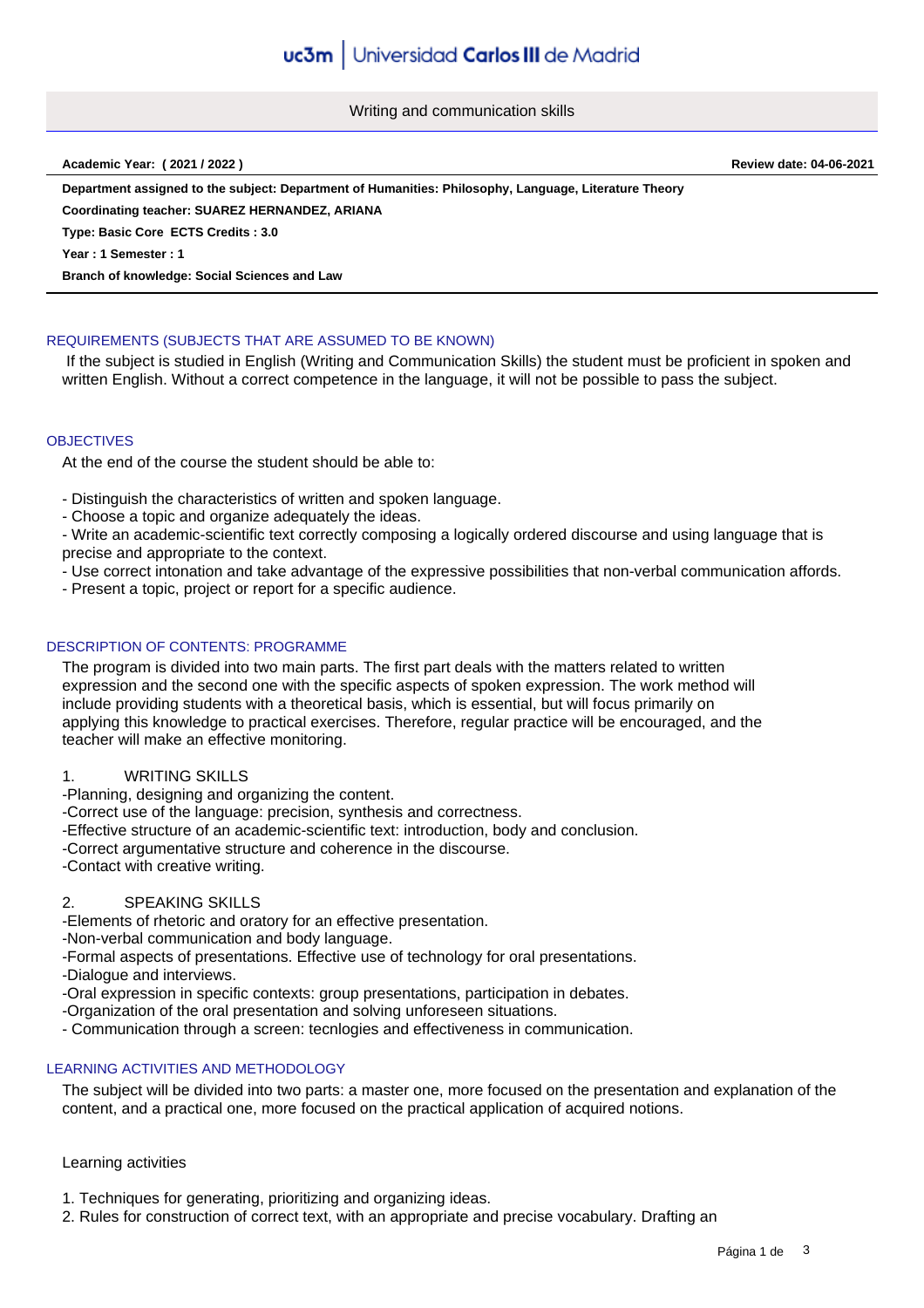academic-scientific paper.

- 3. Exercises with pronunciation, intonation and other aspects related to oratory and non-verbal communication.
- 4. Individual and group presentations.
- 5. Interviews and improvisation from a given situation.

### Skills

- 1. Choose a topic and organize ideas adequately.
- 2. Write logically ordered sentences with an appropriate length. Build vocabulary. Be familiar with standard language.
- 3. Ability to write coherent texts and to divide a text into paragraphs correctly.
- 4. Use correct intonation and take advantage of expressive possibilities to present a theme fluidly.
- 5. Acquire fluency in unplanned situations. Reach a certain degree of ease in public speaking.

# **Methodology**

- 1. Brainstorming. Conceptual Mapping. Outlines.
- 2. Error correction exercises. Dictionary exercises.
- 3. Analysis and commentary of different types of texts
- 4. Pronunciation exercises. Exercises and activities with intonation.

5. Mock group or individual presentations, as well as simple role-playing. Constructive criticism from classmates and teacher correction.

# **Tutorials**

The teacher will set a personalized virtual attention schedule.

### ASSESSMENT SYSTEM

Writing and Communication Skills is an ongoing assessment subject; therefore, class attendance is essential. In order to pass the subject, students must attend at least 85% of scheduled classes, although attendance alone does not guarantee a passing grade. Ratings are distributed as follows:

- 1. Attendance, participation, delivery of exercises proposed in class: 50%
- 2. Written essay to be turned in (compulsory to pass the subject): 25%
- 3. Oral presentation: 25%

Any plagiarism in the exercises or essays, in addition to the possible administrative penalties, will mean the fail of the course, without any possibility of recovery in the current course.

# MAKING UP THE SUBJECT

There is only one opportunity per academic year to pass the subject. If the student has not passed the course according to the parameters explained above, the requirements for making up the subject, in the same academic period, are the following:

1. The student must have attended a minimum of 50% of the classes. Without this requirement, it won't be possible to make up the subject.

2. Completing an assignment based on the additional bibliography and/or an oral presentation, according to the terms determined by the teacher.

In any case, the make-up process will be carried out according to the instructions of the professor of the course.

| % end-of-term-examination:                                       |     |
|------------------------------------------------------------------|-----|
| % of continuous assessment (assigments, laboratory, practicals): | 100 |

### BASIC BIBLIOGRAPHY

 - FAVA-VERDÉ, AMANDA & ANTHONY MANNING "Essay Writing, (TASK Series)", Reading, Garnet Publishing Ltd., 2015, [For students of the Facultad de Ciencias Sociales y Jurídicas & Facultad de Humanidades, Comunicación y Documentación].

- FERNÁNDEZ, L. & GOODWIN, D "Communication Skills Handbook for students", -, 2018.